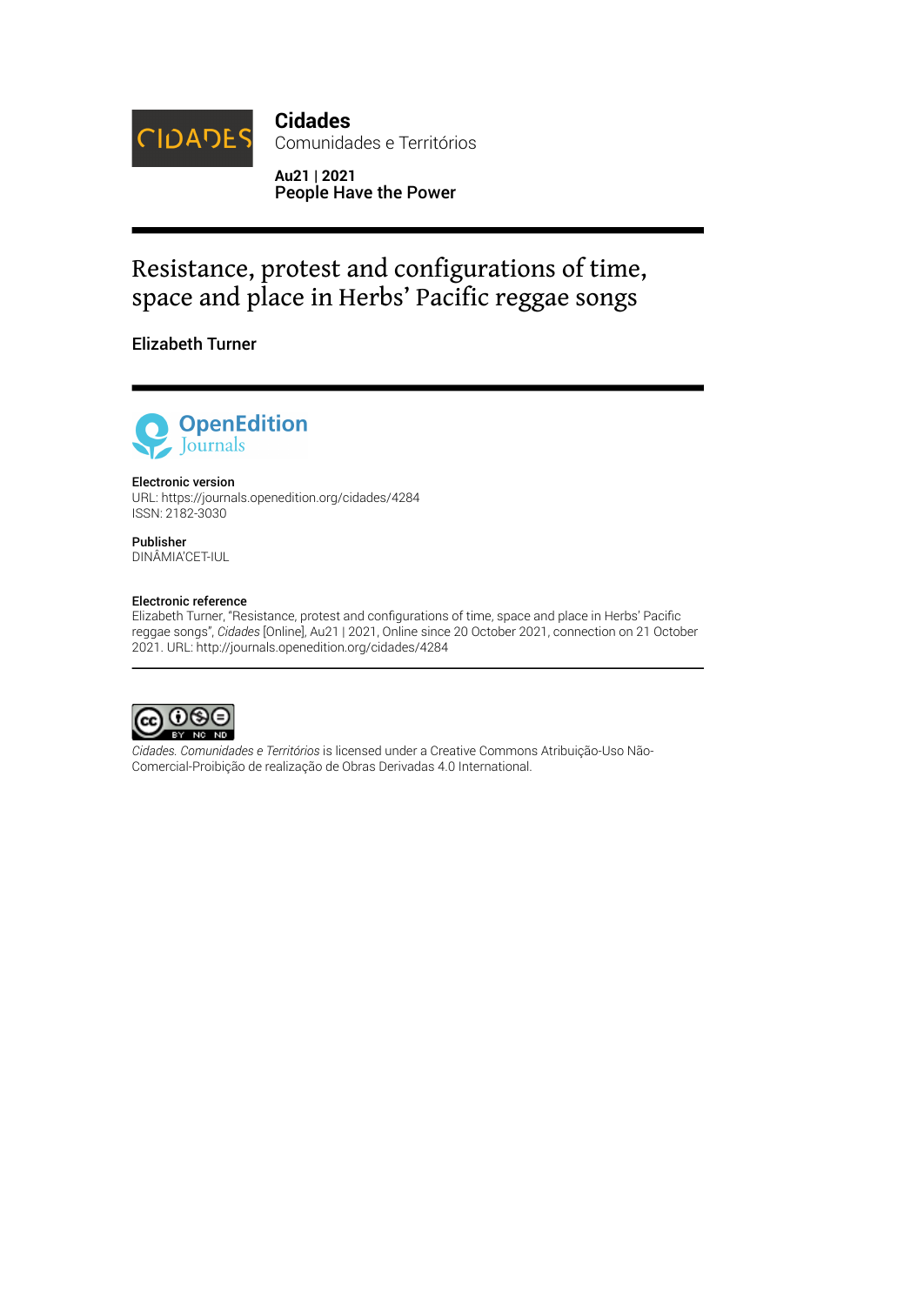## **CIDADES, Comunidades e Territórios**



## **Resistance, protest and configurations of time, space and place in Herbs' Pacific reggae songs**

Elizabeth Turner<sup>1</sup>, Auckland University of Technology, New Zealand.

#### **Abstract**

This paper begins by exploring the notions of resistance and protest in popular music. Although the terms have been used in Anglophone discussions of popular music for some hundred years, there is a tendency to treat them as synonymous. The paper draws on the work of David Laing (2003), who considers the distinction between protest songs and resistance songs, and also extends Barbara Harlow's (1987) conceptualisation of resistance poetry to the similarly compressed discourse structures of popular songs. Framed by this exploration and by Mikhail Bakhtin's theorisation of popular culture as "the privileged bearer of democratic and progressive values" (Hirschkop, 1987, p. 92), the paper presents an interpretive discourse analysis of the construction of social commentary, resistance and protest in the music of the band Herbs in Aotearoa New Zealand's first Pacific reggae album, released in 1981. This investigation includes consideration of configurations of time/space and place relationships and the implications of these for meaning in three of Herbs' songs, through the lens of Bakhtin's (1981b) notion of the chronotope.

**Keywords:** Resistance and protest, social commentary, Pacific reggae, Herbs, Bakhtin, chronotope.

#### **Introduction**

The New Zealand band Herbs is regarded as at the forefront of political comment in the early 1980s. The band was formally recognized in 2012, at its induction into the country's Music Hall of Fame, for its cultural influence and for the musicians' political stance in an important period of activism. More recently in 2015, Herbs musicians, Warrior Records founder Hugh Lynn, and label and artist manager Will 'Ilolahia were awarded the Independent Music New Zealand (IMNZ) Classic Record award for their EP *What's Be Happen?* (1981) and for their contribution to the "rich history of making fine albums that continue to inspire us and that also define who we are" (Independent Music New Zealand, 2015, para. 4). The band also received a lifetime achievement award for the

 $\overline{a}$ 

<sup>1</sup> eaturnernz@gmail.com

Available at http://revistas.rcaap.pt/cct/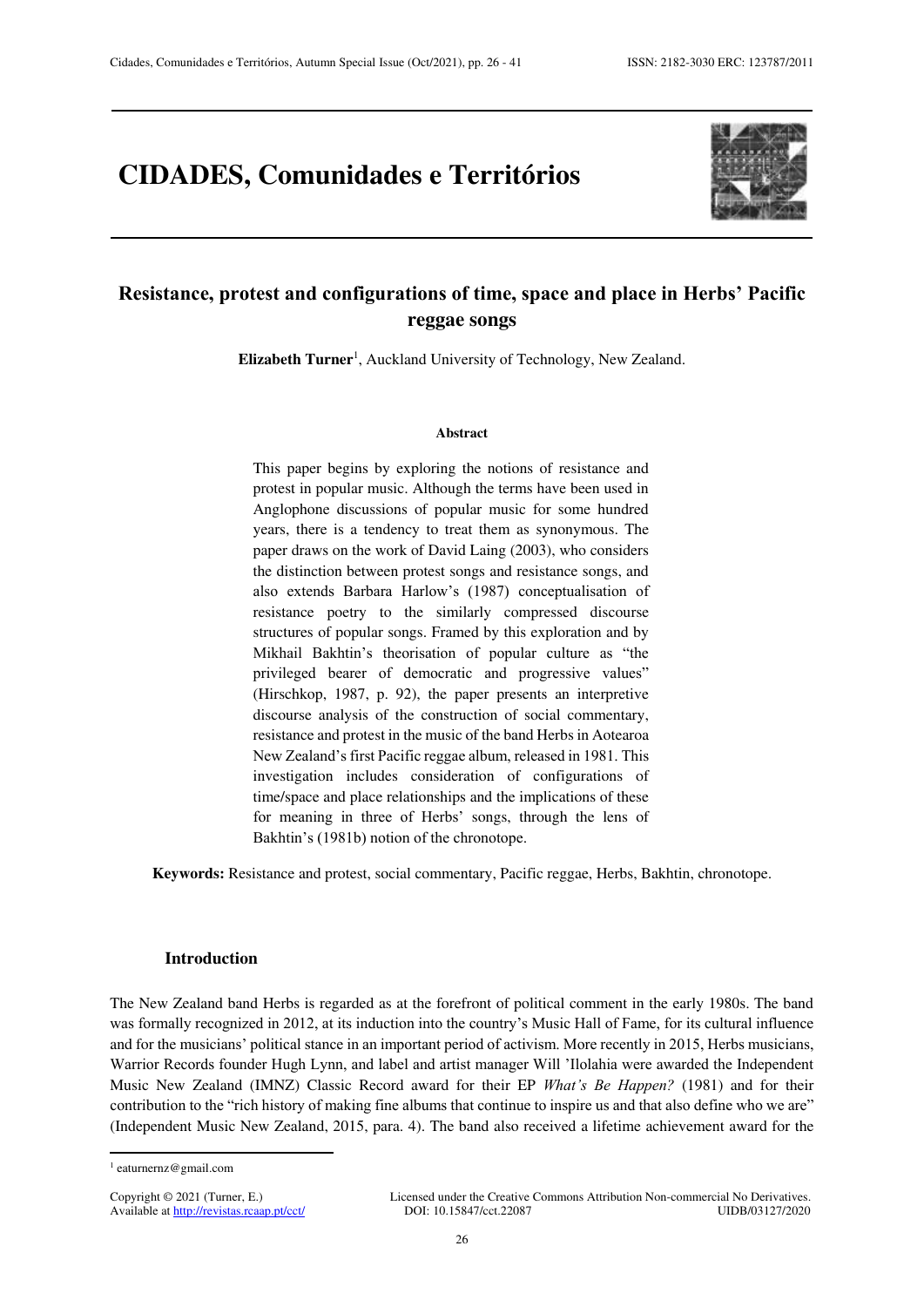same album that year, described at the ceremony as a ground-breaking album of social commentary, and for their second album *Light of the Pacific* (1983).

*What's Be Happen?* is Aotearoa New Zealand's first Pacific reggae album, a musical fusion of reggae rhythms and Pacific sounds by a multi-ethnic group of musicians of Samoan, Samoan-Cook Island, Tongan, Māori, and Pākehā (European) heritage in the band Herbs. The album is regarded as a defining moment in New Zealand's popular music history (Reid, 2012). *What's Be Happen?* was important at the time of its release and continues to be significant today. It demonstrates the ways in which the genre of Jamaican roots reggae<sup>2</sup> can be appropriated and localised, inflected in this case by musical traditions from the Pacific and mobilised as a form of musical resistance and protest, a "message music" (Weber, 2000, p. 117). Herbs' creative construction of social commentary speaks with political courage of important local and international concerns and struggles against injustice and social oppression.

This paper presents an interpretive discourse analysis that investigates the construction of resistance, protest, and social commentary in Herbs' album. As Mikhail Bakhtin's theories of dialogic discourse suggest, such a textual enquiry is contingent on an understanding of the context of a text's production and its orientation towards its reception. As part of a larger study, the research methods that underpin this paper therefore included a preliminary identification of key themes in lyrical content and in imagery on the album cover (Turner, 2018; 2019). This thematic analysis was followed by a close reading of accounts of relevant historical issues and events to which these themes relate, and a review of the literature relating to the historical, social, and cultural context in Aotearoa New Zealand at the time of the EP's release. The methodology thus aligns with Bakhtin's concept of dialogism, in which "€verything means, is understood, as part of a greater whole" (Holquist, 1981, p. 426).

Framed by an understanding of the album's context and of major identifiable themes, the analysis of meaning presented here employs concepts and tools of literary and discourse analysis from the work of Mikhail Bakhtin. These include the significance of genre (Bakhtin, 1981; 1986c); narrative discourse style, particularly doublevoiced discourse (Bakhtin, 1984); as well as the notion of language choices in lyrical content that are populated with other people's intentions (Bakhtin, 1981). The exploration of meaning also involves consideration of the use of juxtaposition and, through the lens of Bakhtin's influential theory of intertextuality, intertextual references to the language of other discourse communities.

The paper begins with an exploration of the notions of resistance and protest in the context of popular music. This is followed by analysis of the ways in which resistance and protest are produced in the discourse of the EP. Finally, Bakhtin's notion of the literary, artistic chronotope (Bakhtin, 1981b) frames an exploration of the construction of meaning through representations of time/space relationships in the narrative of three songs of social commentary.

### **Protest and resistance**

 $\overline{a}$ 

In investigating the ways in which Herbs' first album constructs and comments on political and social events and conditions in the 1970s and early 1980s, it seems relevant to explore the tendency to treat the terms resistance and protest as synonymous in the English-language literature related to popular music. As an example, Sumangala Damodaran (2016, p.2) writes that "within the larger genre of political music, protest music or the music of resistance is a distinct category, encompassing the use of music in politics and as politics." More recently, Paula Guerra's detailed and valuable analysis of the discourse of 16 songs released between 2011 and 2014, that "sing the economic, financial and social crises" (p. 14) in Portugal, similarly refers to such songs as protest songs and "songs of musical resistance"  $(p. 15)^3$ .

<sup>&</sup>lt;sup>2</sup> Roots reggae is defined by Thomas Weber (2000) as the form popularised internationally by Bob Marley and other musicians. It features full instrumentation and harmonised vocals and is less frequently heard in Jamaica today, where "dancehall" reggae form predominates, with computer-generated backing and spoken vocals.

<sup>&</sup>lt;sup>3</sup> The 16 songs analysed by Guerra (2020) are also referred to as "insurgent songs" (p. 14), and as producers of "denunciation and protest" (p. 17). These are categorised in terms of feeling expressed; positions inherent in the messages of the songs; thematic sub-categories, predominantly under the major theme of social critique; and according to three categories of context or causation.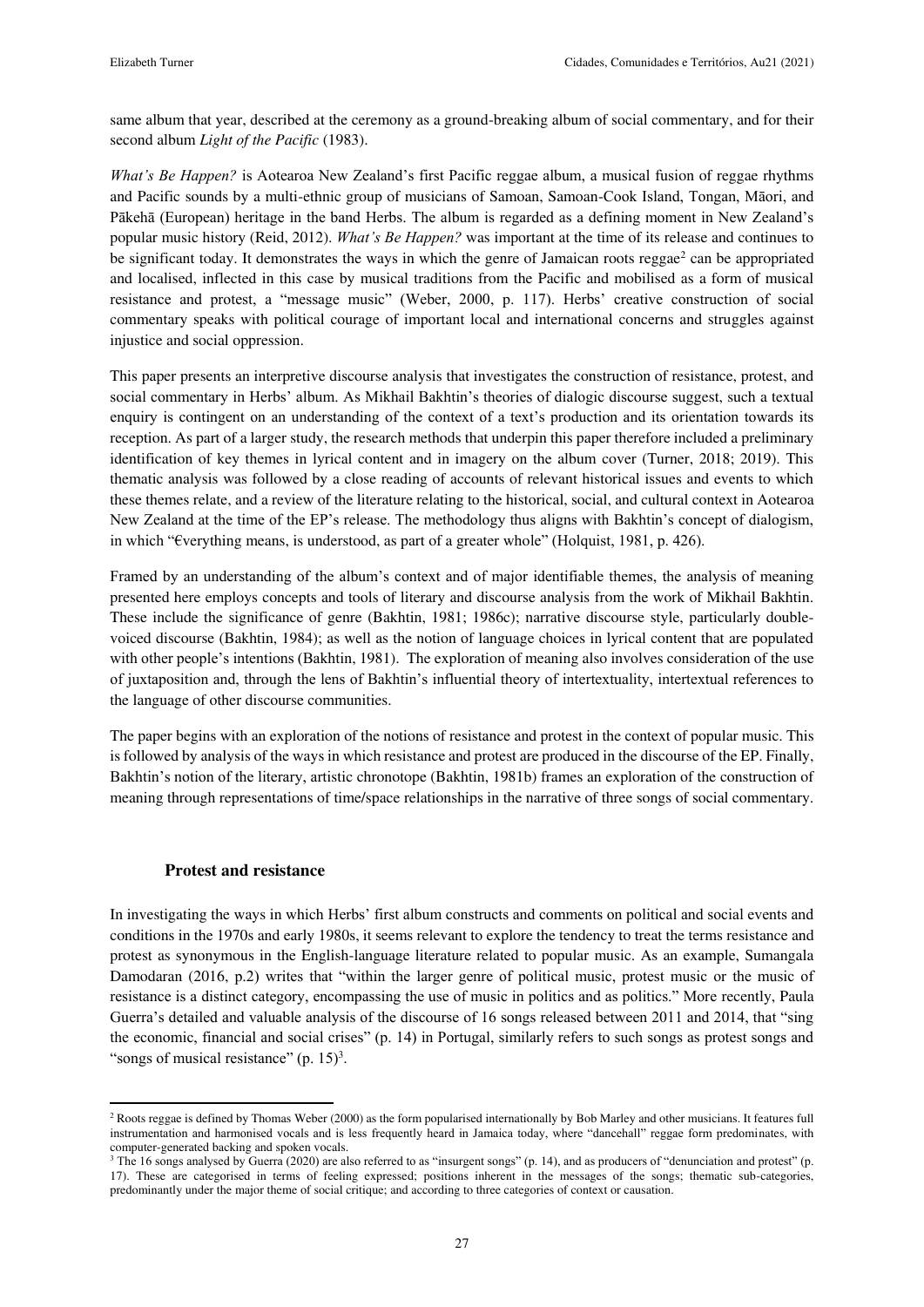While in many contexts this tendency to treat the terms resistance and protest as interchangeable is understandable and may not matter much, it may nonetheless elide differences that could be significant in explorations of the ways in which meaning is made in political popular music. This brief exploration, rather than suggesting any last words on these distinctions, helps to inform the analysis of Herbs' songs and aims to prompt further consideration of such differences.

Songs described as protest songs in the Anglophone world date back to folk songs of the late medieval era, and the terms protest and resistance have been used explicitly in discussions and studies of popular music since the 1930s (Laing, 2003). Protest songs have been defined in a variety of ways. In relation to politics in a broad sense, for example, Lynskey (2011, p.2) describes a protest song as one that "addresses a political issue in a way which aligns itself with the underdog". In a more specific context, eco-protest music is described as "an objection" to indifference towards the interrelationship between human beings and the environment (Gray, 2013, p.165).

In searching for distinctions in the literature between notions of protest songs and resistance songs, the ideas of David Laing seem a useful starting point. Laing (2003) distinguishes between protest songs as overt statements of opposition to social, political and economic conditions, and resistance songs which are described as more opaque or coded in their expression of opposition and criticism. John Street (2012) suggests similarly that Western popular protest songs are characterised by their identification of a particular enemy or issue while a song of resistance may lack a specific focus. Although both are political and derive from conscious intentions, each is mediated by political conditions or by the performer's perception of such conditions.

Marvin Gaye's single "What's Going On" (Cleveland, Benson, & Gaye, 1971) has been described as a protest song (Robinson, 2011). It was released in January 1971 when the American war in Vietnam was at its peak, and at a time when people who protested against the war were being beaten by police at demonstrations in the United States. The lyrics mourn the death of many young men and the mourning of many mothers, warn against the escalation of war and align the singer with protesters who resist their brutal treatment:

Mother, mother There's too many of you crying Brother, brother, brother There's far too many of you dying …

Father, father

We don't need to escalate

You see, war is not the answer …

Picket lines and picket signs

Don't punish me with brutality …

If Laing's criteria are applied, "What's Going On" is, however, a resistance song, rather than one of protest. Although audiences and listeners in the US at the time would have understood the war the song referred to, the lyrics do not name that war that and there is no clear statement of opposition. The protest in contrast, is indirect.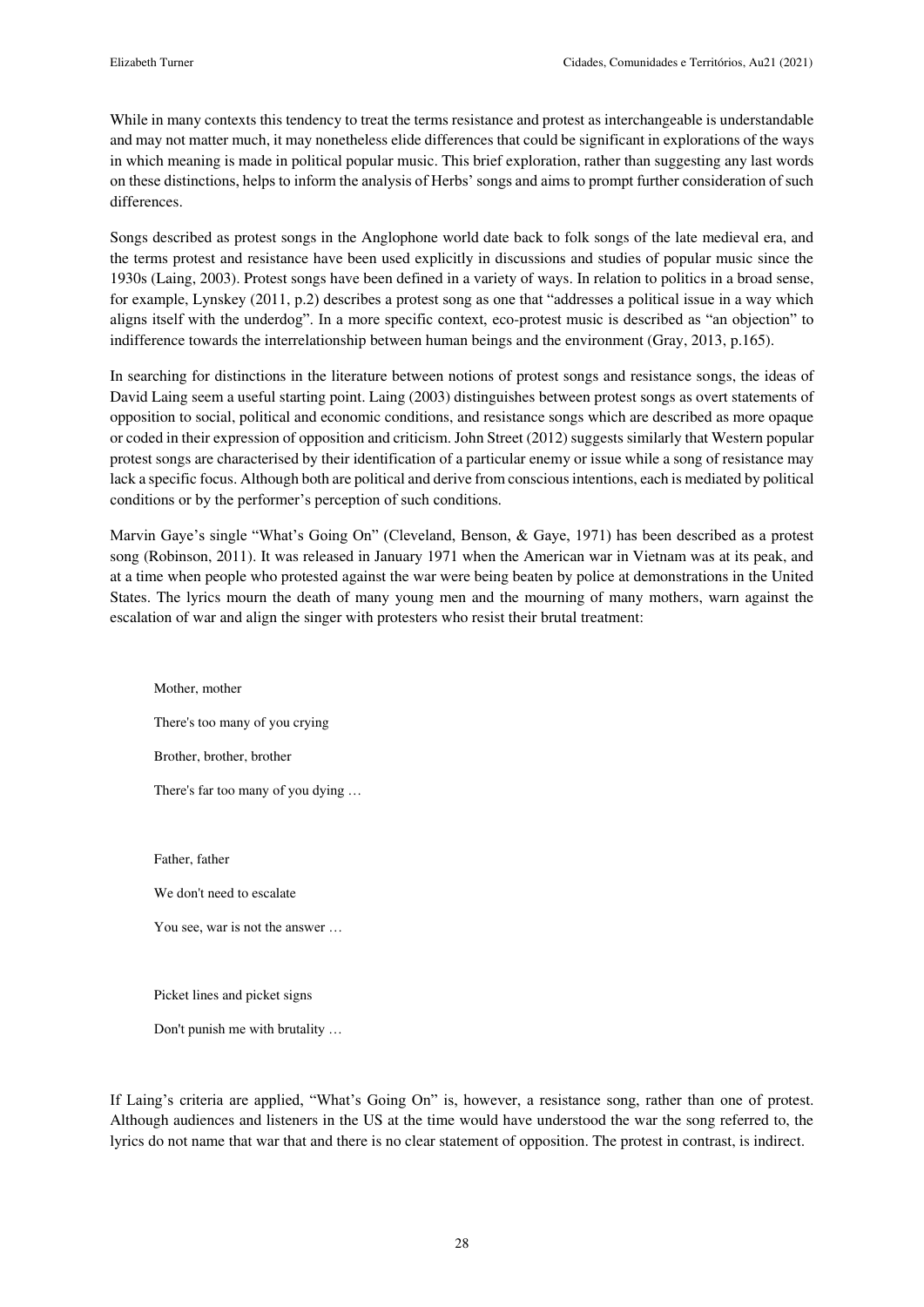The song "We shall not be moved", which originated as a slave spiritual in the early 1800s, is described by David Spener (2016) as a protest song and an example of the use of politically charged music as resistance. However, the song includes no statements of overt opposition and identifies no specific issue or target of protest. As such, and in the context of this consideration of terms, it can similarly be considered a song of resistance, rather than protest. As Spener explains, implicitly reinforcing this interpretation, the song carries a message of "conviction, resolve and defiance" (p. 7) and acts as a symbolic resource that has built cohesion and solidarity between members of different movements for change. It has forged people's sense of moral identity as "protagonists of their own history" (p. 7); lifted spirits and preserved the collective memory of movements; acted as a reaffirmation of solidarity between activists and as a form of sanctification of gatherings of the members movements.

It is likely that Laing's (2003) analysis of resistance as coded criticism and opposition was influenced particularly by slave songs and other African American genres. Habits of indirection and circumlocution were a long-standing and necessary protection because for an enslaved and greatly oppressed people to articulate complaints or protests was to court physical danger (Springer, 2001). Even when emancipated from slavery, African American people had good reason to continue their habits of indirection.

Willie Walker's "South Carolina Rag-take 2" (W. Walker, 1931) is an effective illustration of Laing's categorisation of resistance songs as coded opposition. The lyrics have a surface meaning apparently related to the singer's or narrator's girlfriend" "Talk about your girl, boy, oughta see mine / Ain't so pretty but she's surely dressed fine". However, according to Robert Springer's (2001) analysis, the song presents a coded criticism in its comparison between the singer's (mean) girlfriend ("oughta see mine"), and the girlfriend of an unnamed addressee. The singer's girlfriend brings him petrol when he asks for water:

Begged for water, she bring gasoline,

Now, let me tell you, ain't that mean?

I wanna tell you, that ain't no way to do.

 $\overline{a}$ 

The song's coded sub text indirectly, and therefore more safely, voices African American experiences of cruel mistreatment at the hands of white people (coded as "she"). More explicitly and horrifyingly we can interpret the reference to gasoline as an allusion to petrol that was sometimes used in lynchings of African American people – and some white people – in Southern parts of the US<sup>4</sup>. The song in effect represents a coded and allegorical expression of resistance.

The exploration of notions of protest and resistance in literary genres led to Barbara Harlow's (1987) writings on resistance in poetry. Harlow's ideas make it possible to extend David Laing's description of resistance in song beyond the idea of coded opposition. In her book on Resistance literature Harlow focused on poems, narrative texts and prison memoirs of political detainees, written by people closely involved in struggles against colonialism and imperialist influences. According to Harlow, debates over the political function of poets include the view that resistance writers have a drive to locate poems and narratives in specific contexts, and for these texts to be read as documents or case histories of particular lives and times. Stratagems of resistance poetry therefore include archival features.

On this view, rather than being coded, resistance poetry is documentary poetry which provides accounts of dayto-day historic details and historical struggles, events and people (Harlow, 1987). And by extension, popular songs that document the "here and now of historical reality" (p. 16); that tell "stories about ourselves" (Guerra, 2020, p. 15) and engage in the "discourse of political and social criticism that originates in artistic imagination" (p. 28);

<sup>4</sup> The United States civil rights organisation, the National Association for the Advancement of Colored People, records the terrible fact that between 1882 and 1968, 4,743 lynchings occurred in the United States; of the people that were lynched, 3,446 were black. See <http://www.naacp.org/history-of-lynchings/>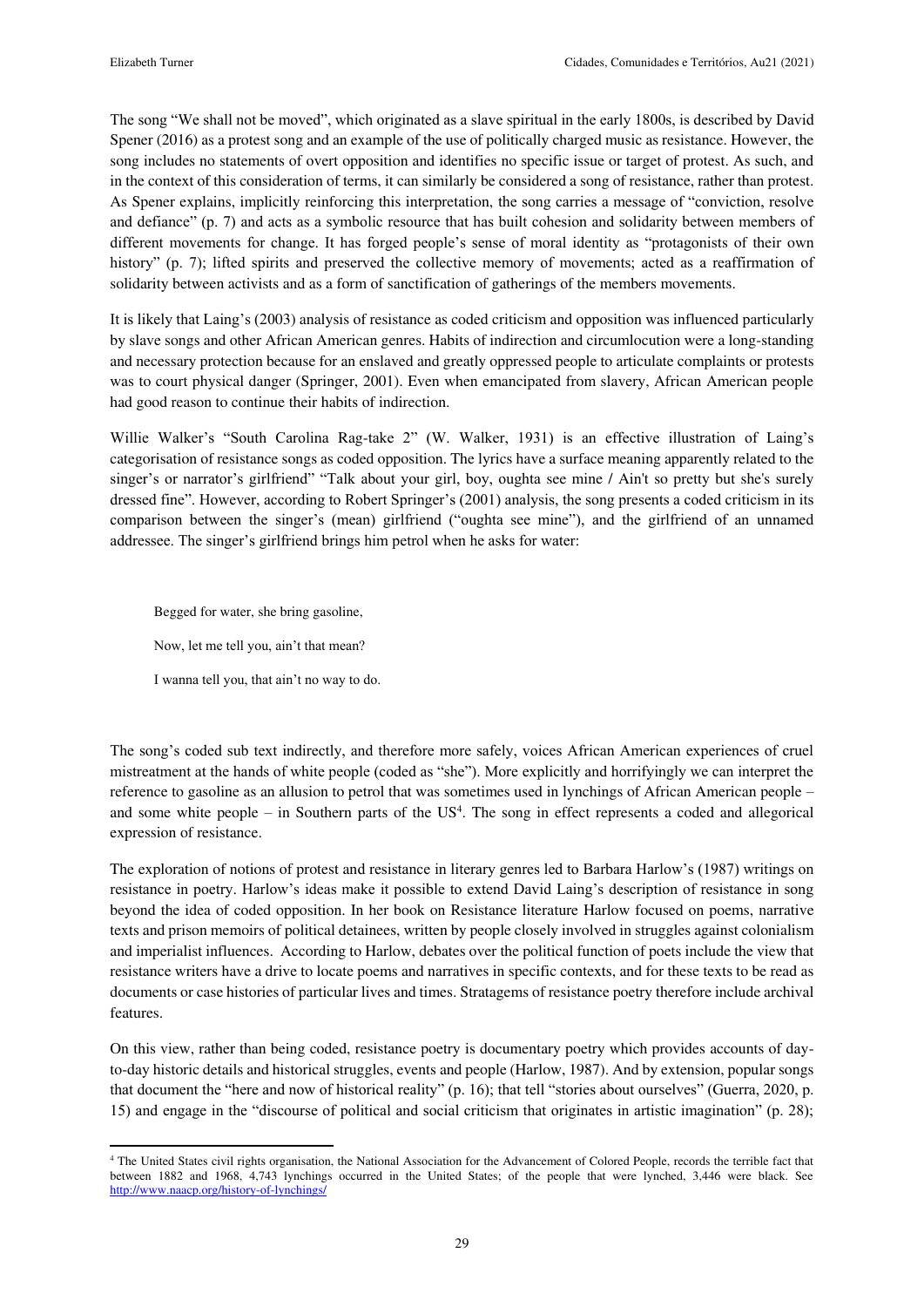$\overline{a}$ 

that provide accounts of day to hardships, or significant struggles, and of significant people involved in those struggles, can equally be described as resistance songs. Lead Belly's song "Bourgeois Blues" (Ledbetter (Lead Belly), 1939) can thus be understood in these terms as a song of resistance that bears witness to the discriminatory treatment of black people in Washington DC in the 1930s, a bourgeois (racist) town, and vows to "spread the news all around": "I tell all the colored folks to listen to me / Don't try to find you no home in Washington, DC".

The overt expression of opposition, of protest against injustice and structural inequalities, has been denied or restricted for political reasons in different places and in different ways throughout human history. While protest may be seen as "a legitimate, even essential, aspect of modern democratic societies" (Dillane, Power, Devereux & Haynes, 2018, p. 4), there are places in the world today where protest still involves risk and where those who have the courage to protest are suppressed with violence. The ability to consider and differentiate, in some contexts of analysis, between the musical expression and construction of protest, the production of creative resistance in song, and elements of social critique therefore seems useful.

## **The construction of resistance in Herbs' EP** *What's Be Happen?*

## **Resistance is "the action of resisting, opposing, or withstanding someone or something"<sup>5</sup>**

The late 1970s and early 1980s were a time of critical change in Aotearoa New Zealand. Social commentators and historians such as James Belich (2001), Michael King (2003), and Ranginui Walker (2004) agree that the issues that were so intensely contested at that time had a significant impact on subsequent opinion and many New Zealanders' sense of identity. These were contests and struggles over human rights, ethical values and notions of national identity, and as historian Jock Phillips (Hubbard, 2010) has explained, struggles over the kind of society New Zealand needed to become.

There were demonstrations against French nuclear testing in the Pacific and degradation of the environment and others against the racism of South African apartheid. There were socially divisive protests against the New Zealand tour by South Africa's racially selected international rugby team, before it began and during the tour<sup>6</sup>. Other protests arose over the loss of Māori people's ancestral lands, local racism in government and police treatment of Polynesian "over-stayers", as well as the day-to-day treatment of newly urban Māori and Pacific Islands people. And as in other parts of the world, in the 1970s in Aotearoa New Zealand there were struggles for women's rights and gay rights<sup>7</sup>.

The social and political context for Herbs' six songs on the album is thus formed by the experiences of many New Zealanders and their responses to some of these conflicts. Generally recognised themes in *What's Be Happen?* include "the realities of street life for young Polynesians" (Reid, 2012, para.4), the Springbok tour and the struggle to end the apartheid regime in South Africa, race relations, and the spiritual, cultural and political dislocation suffered by Pacific Islands people who migrated to or were born in Aotearoa New Zealand.

Closer analysis identifies references in individual songs (in the order of their recording on the album) to the struggle against the racism of apartheid ("Azania (Soon Come))"; spirituality and the battle between conflicting internal voices ("Dragons and Demons"); the dislocation of people from the Pacific Islands from their roots and their struggle to achieve materially better lives in New Zealand ("*What's Be Happen?*"); the loss of Māori ancestral land and the racism associated with that loss ("One Brotherhood"); Māori and Pacific Islands youths' experience of racist police treatment in New Zealand towns and cities ("Whistling In The Dark"); and the death of Bob Marley in May 1981 as well as identification with reggae ("Reggae's Doing Fine"). My own analysis has identified five main political and spiritual themes constructed in the music, the lyrics, and the album sleeve of *What's Be* 

<sup>&</sup>lt;sup>5</sup> The Oxford English Dictionary [OED] Online definition of resistance in this context (2010). Available at<http://www.oed.com/>

<sup>6</sup> Merata Mita's documentary film *Patu!* (Mita, 1983) records the demonstrations and civil disobedience during the southern hemisphere winter of 1981 in protest against the hugely divisive South African rugby tour.

<sup>&</sup>lt;sup>7</sup> See Turner (2018) for a more detailed description of the political and social context in Aotearoa New Zealand in 1981.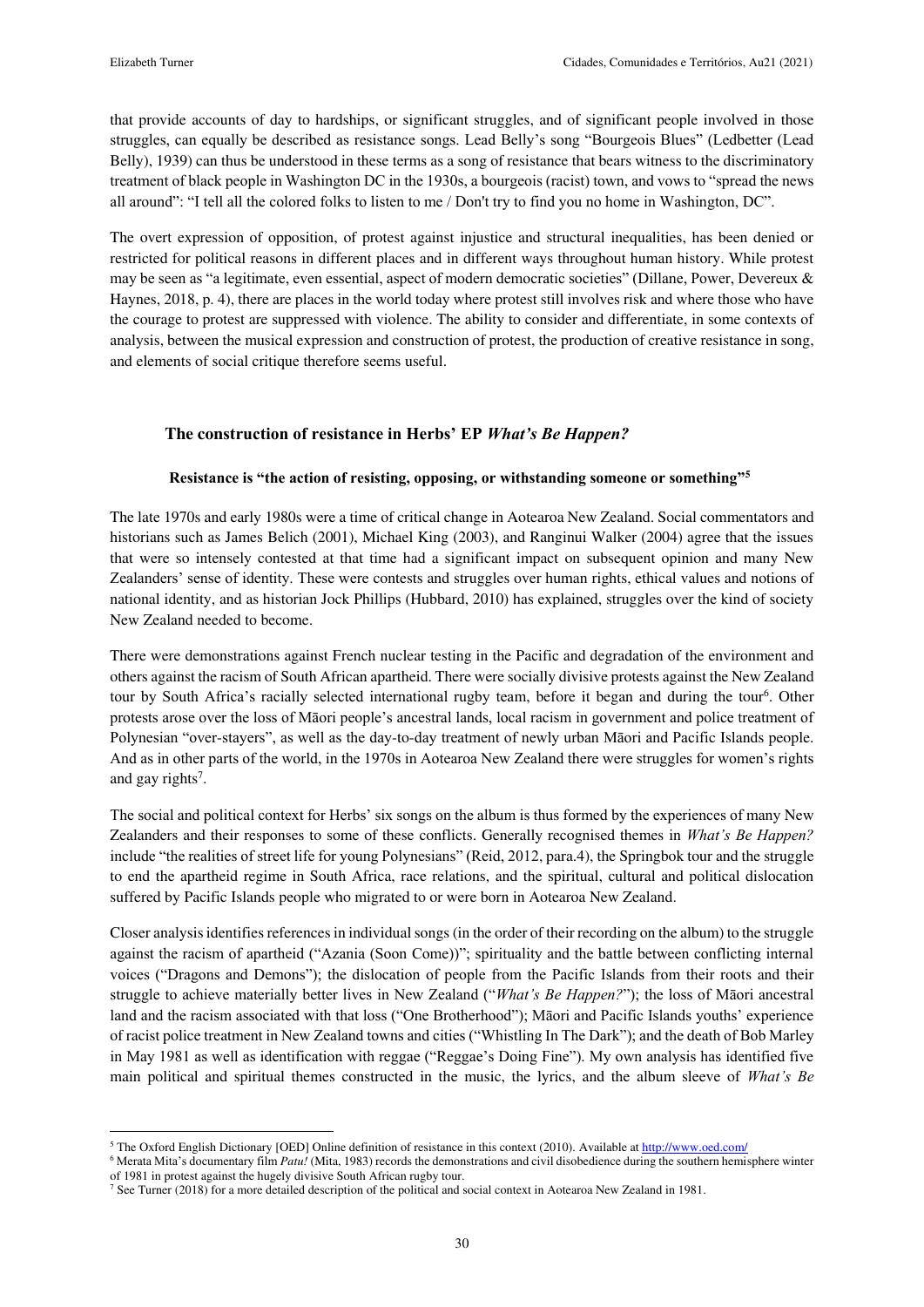*Happen?*: the dominant theme of resistance, oppression, power and the struggle for liberation, spirituality, and identity (Turner, 2018).

The most obvious form of resistance in Herbs' songs, perhaps, is the choice of musical genre and the appropriation and localisation of roots reggae. Apart from understanding the sheer pleasure derived from reggae's rhythms, this appropriation can be understood as a positioning in relation to reggae's cultural roots and its association with what George Lipsitz (1994) describes as urban resistance to dominant imperatives. It constructs an alignment with the struggles of the sufferahs of Jamaica and other oppressed peoples (Alvarez, 2008). Mikhail Bakhtin (1986c) argues that choice of genre is a signal of rhetorical intention; the adoption of the resistive function of reggae as message music can thus be understood as a statement of political and ethical position. In the musicians' "re-framing and interweaving" (Hirschkop, 2003, p. 66) of Pacific musical influences, the appropriation of roots reggae is also a resistive expression of cultural identity.

Resistance is expressed and produced by the black and white photograph which dominates the front cover and depicts the final day of a seventeen-month occupation of former Māori land at Bastion Point in Auckland, in a struggle for the return of that land. The occupation to prevent the sale of the land to developers for expensive houses ended on 25 May 1978, when protesters were evicted by police, who with the support of the army encircled the makeshift encampment. Resistance is also signalled in the image of the five Herbs' musicians on the back of the cover, which represents a kaupapa (a philosophy) of unity. It indicates a brotherhood of different ethnic and cultural backgrounds that is literally and metaphorically centred around music as they lean their elbows around the edge of a grand piano. The piano is played by Māori rhythm guitarist Dilworth Karaka, who adopts a traditional Māori facial expression, with tongue protruding. In the context of the front cover image, and the political and social context summarised here, the photograph can be understood to represent resistance in the face of divisions between different races and in the face of economic and cultural oppression.

Resistance is created in the use of a form of "double-voiced" discourse (Bakhtin, 1984, p. 199) in the song "Whistling in the Dark" (Toni Fonoti, 1981a). The three verses relate accounts of three separate encounters with the police, narrated by the lead singer, Samoan New Zealander Toni Fonoti. The narrator is looked at with "contempt" and "move[d] along"; accused of "obstructing the law", threatened and attacked by an officer; and on the third occasion is stopped by detectives ("Ds") for an "I & D" check (for being "idle and disorderly"), "put in chains", "kept all night" with "all [his] rights" ignored. The offensive and racist language of police officers who targeted and harassed young Pacific Islands people at that time is incorporated in the narrative as direct reported speech: "You're obstructing the law gonna kick your ass" and "(What's your name boy!)", as a form of doublevoiced discourse. This incorporation of the "objectified discourse... of a represented person" serves to distance the words of others (in this case a police officer) from authorial discourse (the narrative), rendering them "a referential object" that is characteristic or typical (Bakhtin, 1984, p. 187). The use of direct reported discourse constructs a contrast in tone with the narrator's account of his carefree and innocent activities – just walking along, "chasing a cloud" and "I was minding my own floating so free". Objectification also serves to distance and isolate the word "boy", a form of address that has been commonly used by white Americans and by white people in apartheid South Africa to refer to adult black men. It embodies the racist and offensive idea that adult black males are not men (see Brown & Stentiford, 2008). In New Zealand in 1981 it carried overtones of the racism that many Pacific Islands and Māori people experienced at that time.

In 1981, when the apartheid regime had been in power in South Africa for 33 years, the choice of the name Azania in the song "Azania (Soon Come)" (France, 1981) constructs a resistive rejection of the white colonial name of South Africa. The history of the name Azania stretches back to at least to the first century CE when it designated North-East Africa (Hilton, 1993). Its great symbolic significance is signalled by the fact that in 1993 the coffin of Bantu Steve Biko carried the words: "One Azania / One Nation", as does the headstone that marks his grave. Steve Biko led the Black Consciousness Movement in South Africa and died of head injuries in police custody. The choice of this name in Herbs' song is a signal of the bands semantic position in using a term "populated... with the intentions of others" (Bakhtin, 1981, p. 294). It can be understood as a political expression of alignment and solidarity with the suffering of black people under the apartheid regime, and with Black Nationalist and multiracial ambitions for a new and just society, with a new name (Turner, 2012).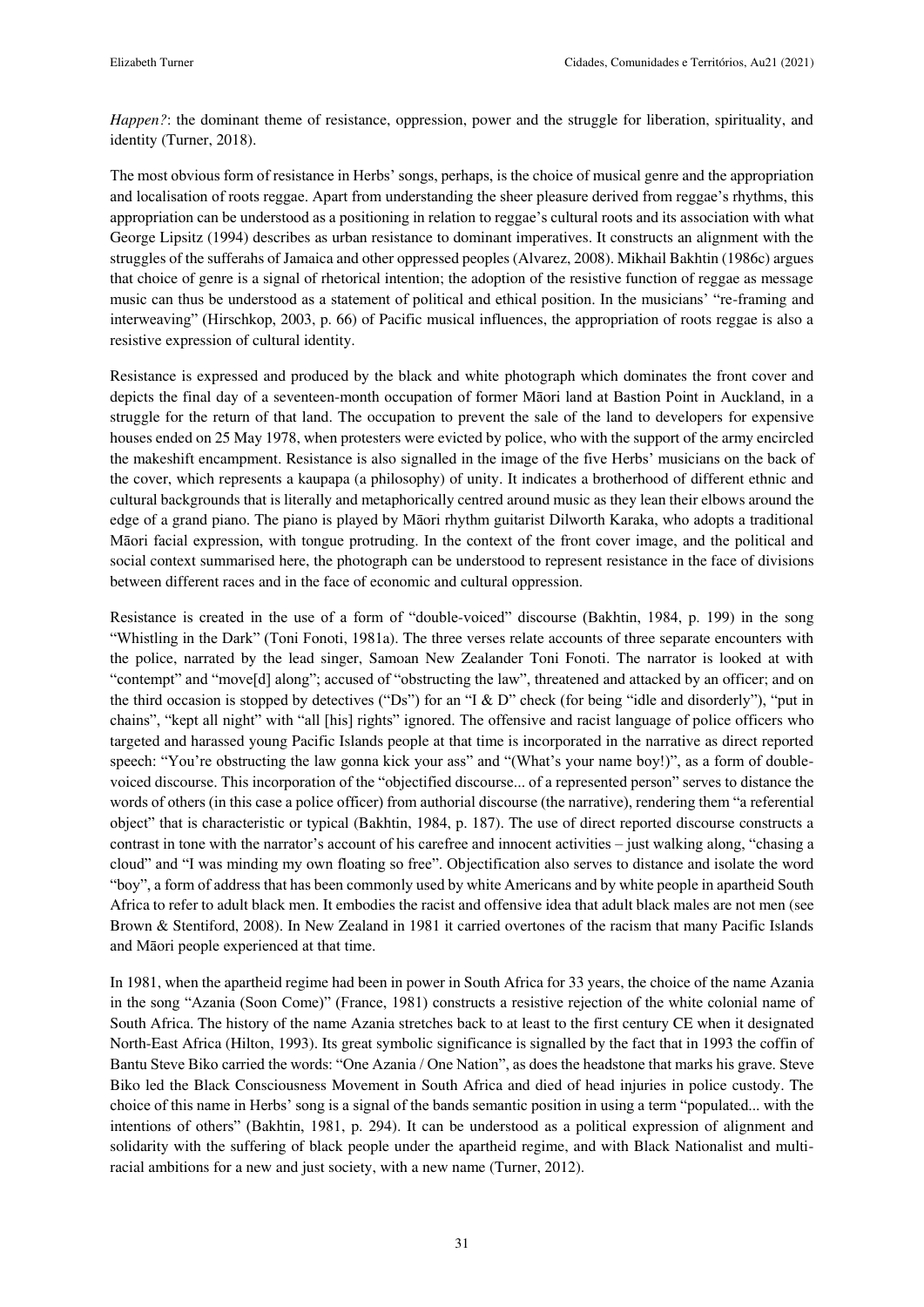$\overline{a}$ 

Resistance is also constructed in the dialogic juxtaposition of the name, Azania, with the Jamaican Patois expression "soon come" (see Hodges, 2008), producing an assertion of the belief that there would soon be victory over apartheid as well as a sense of willing it to arrive ("may it / let it come soon"). The call and response structure and incorporated slogans in "Azania (Soon Come)" have a similarly resistive function. The opening vocal line "What you say, what you say, what you say, what you say" suggests an opening "call" in a call and response dialogue. The call is repeated towards the end of the song and the verses and chorus form a collective (first-person plural) response. The response includes intertextual references to the slogans of other discourse communities involved with the struggle for liberation in South Africa: "Power to the freedom fighters … Power to the brothers and sisters".<sup>8</sup>

Resistance is called for in the rhetorical appeal for unity in the chorus of "One Brotherhood" (Toms, 1981):

We're one brotherhood, Aotearoa Fighting man against man in the eleventh hour Brother and sisterhood yeah, Aotearoa Together we'll stand together we have power

It is implied in the chorus of the title track "*What's Be Happen?*" (Toni Fonoti, 1981d). In its narrative of cultural dislocation and loss as well as economic oppression of people from the Pacific Islands and newly urban Māori, the song calls for the resistive use of the Samoan, Tongan and Māori languages in a cultural environment dominated by English:

What's be happen, when the children turn away And why for you stay when nothing remains And why for you laugh when I long for home Sing that song, (Talofalava) that Samoan song Sing that song, (Malolelei Kainga) that Tongan song Sing that song, (Kia ora) that Māori song

Resistance is referenced in Herbs' album through allusions in verse two of "Azania (Soon Come)" to struggles against apartheid in South Africa led by Steve Biko and Nelson Mandela: "STEVE BIKO, murdered in your jails / While spreading the word to all black men" and "NELSON MANDELA, languishing on Robben Island". And resistance to the loss of former Māori land in Orākei (Bastion Point) and Raglan in Aotearoa New Zealand is referred to explicitly in verse two of "One Brotherhood": "Well they're fighting for land in Raglan / And they're fighting for land in Orakei". In their naming of particular people and sites of struggle these songs can be seen as exemplifying Harlow's (1987) notion of documentary resistance and understood as examples of resistance music. Like resistance poets, the songwriters locate lyrics and narratives in specific contexts, to be heard as documents of

<sup>&</sup>lt;sup>8</sup> Organisations such as the African National Congress and anti-apartheid activists in New Zealand and elsewhere often used the traditional Zulu/Xhosa call "Amandla" ("Power") and the response "Ngawethu! ("to the people" or "to the brothers and sisters") in protest demonstrations and carried placards that read "Power to the People".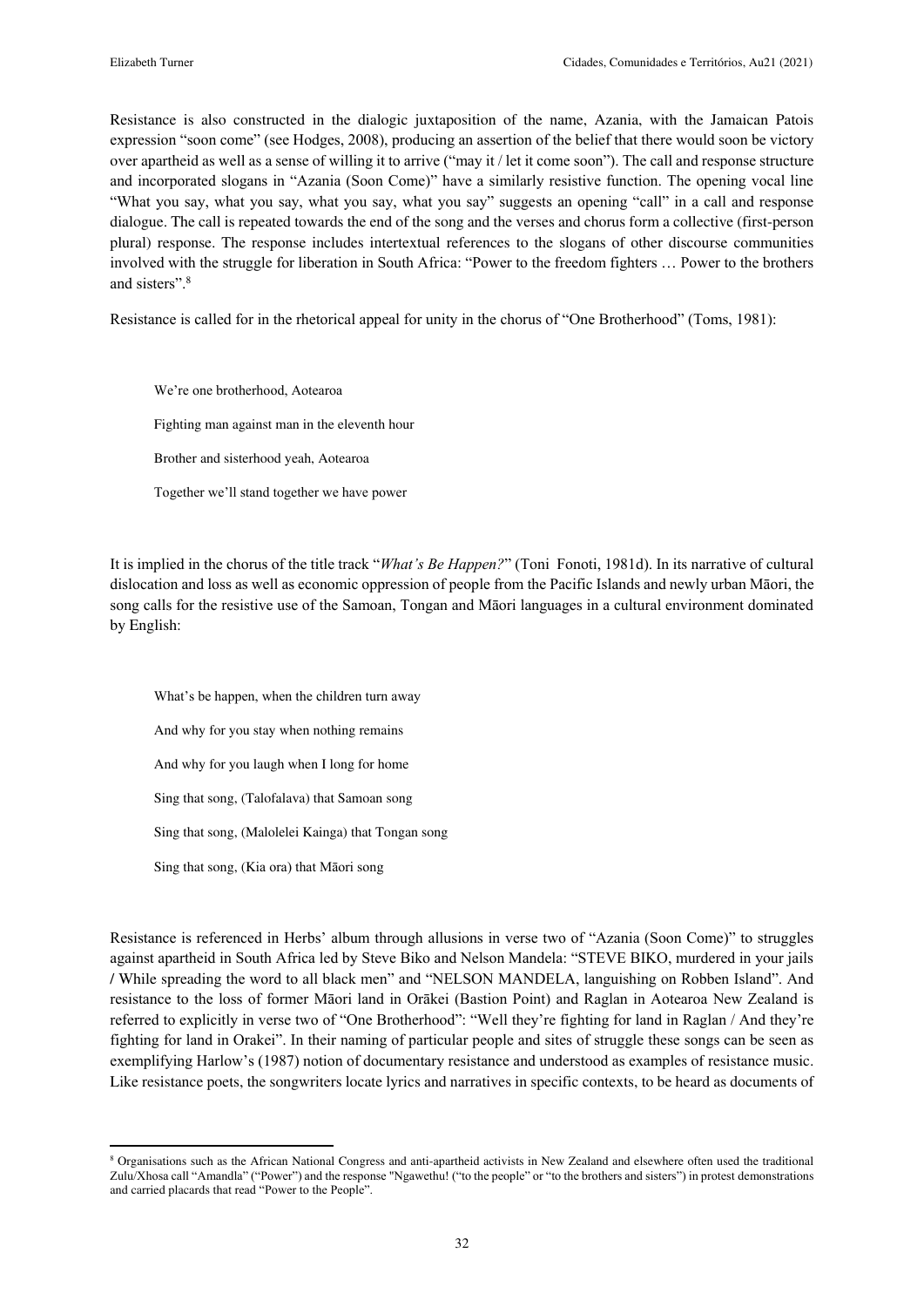particular lives, places and specific historic struggles and so go beyond the idea of coded opposition (see Turner, 2018).

And finally, the lyrics of "Dragons and Demons" (Toni Fonoti, 1981c) encourage resistance to attempts by organised religion to maintain authority and control through dread of "what's up on ahead" and the notion of original sin. The narrative argues that "Dragons and Demons … are in your head".

### **Protest in Herbs' songs**

The Oxford English Dictionary definitions of protest reflect and further elaborate Laing's (2003) idea that the defining characteristic of protest songs is the overt assertion of dissent in relation to social, political and economic conditions. The variety of definitions in the OED include, for protest as a noun: "any action, act, or statement expressing (emphatic) objection to or dissent from something" (definition 4a); and "the expression of social, political, or cultural dissent from a policy or course of action, typically by means of a public demonstration; (also) an instance of this, a protest march, a public demonstration (4c)". To protest as an intransitive verb is "to express collective disapproval or dissent publicly, typically by means of an organized demonstration; to engage in a mass protest, usually against a government policy or legal decision"  $(6c)^9$ .

The previous section has noted the ways in which resistance is constructed in "Azania (Soon Come)" through the choice of song title and intertextual references to anti-apartheid slogans in the response to the opening call. "One Brotherhood" constructs a rhetorical appeal for a resistive brotherhood and sisterhood to stand together in struggle. However, these songs differ from the others on Herbs' album in that they voice overt opposition to the injustice of apartheid and the treatment of those who struggle and demonstrate against it. They are therefore categorised here as protest songs. In illustration, the first verse of "Azania (Soon Come)" addresses the administrative capital of the apartheid regime with clear accusations of misinformation, racism and brutal control:

PRETORIA we see through all your lies Hiding your evil system under multi-racial disguise White racists holding power through the barrel of a gun Soon come the liberation war

While in "One Brotherhood" the discourse of the first verse is directed at the regime and at the police forces that wielded batons in confrontations with demonstrators against the apartheid regime in Aotearoa New Zealand and elsewhere around the world:

So you knock me down

Send racists on the run

With your [monadnock] baton

'Cause I cause a big stir

 $\overline{a}$ 

<sup>&</sup>lt;sup>9</sup> The Oxford English Dictionary [OED] Online definition of resistance in this context (2020). Available at<http://www.oed.com/>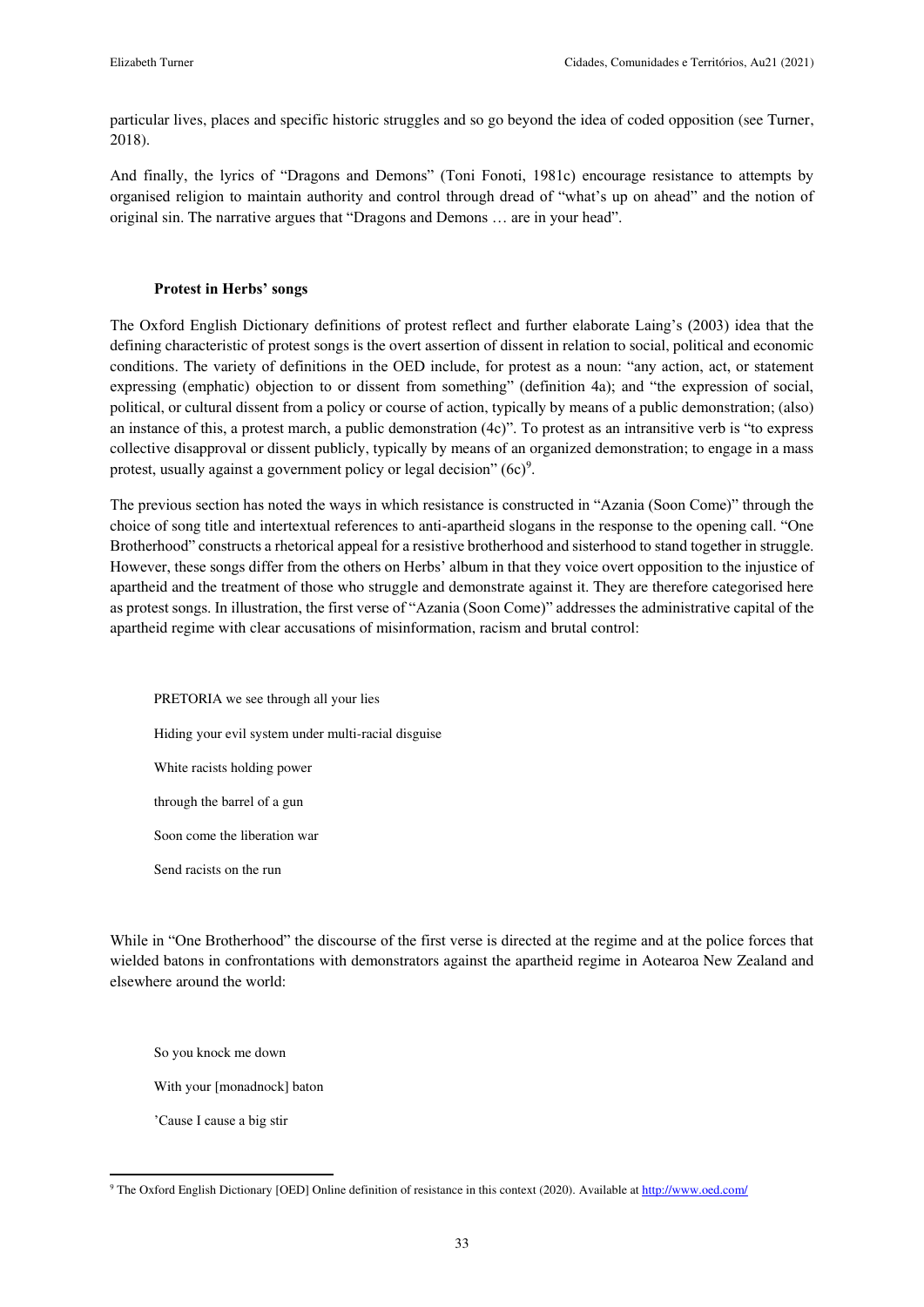about the bad things goin' on 'Cause it's a cover up about the goal posts and the slaves But you'd rather not know

'Cause time is dealing out your days

As these verses show, in addition to overt expressions of criticism and some forceful and unequivocal language choices, "Azania (Soon Come)" and "One Brotherhood" differ from Herbs' four songs of resistance on *What's Be Happen?* in that they identify the targets of their protest and address these directly.

#### **Space/time relationships and critical social commentary**

Bakhtin theorised popular culture as "the privileged bearer of democratic and progressive values" (Hirschkop, 1986, p. 92), and so it seems fitting to draw on Bakhtin's theories in the analysis of popular songs involving social commentary. Bakhtin's (1986b) conceptualisations of utterances as responsible, moral deeds and language choices as ethical choices (Nielsen, 1995) make his work particularly compatible with the study of songs of resistance and protest. This section of the paper seeks to demonstrate that Bakhtin's (1981b) notion of the literary, artistic chronotope can be fruitfully extended as a tool of analysis in exploring the construction of critical social commentary in the narrative of songs of social commentary.

Bakhtin's concept of the chronotope refers to varying perceptions and representations of time/space relationships and ways of "materializing time in space in the narrative of literary texts" (Bakhtin, 1981b, p. 250). As Holquist (1990) points out, the chronotope facilitates the exploration of the indirect and complex mediated relationship between the world of experience and artistic works in terms of representations of time and space; it is particularly valuable as a concept in studying the relationship between an artistic, narrative text and its social and historical context. This is partly because representations of time in the narrative of such texts are frequently "concentrated and condensed" (Bakhtin, 1981b, p. 247) and because these may deform the likely, "real-life" sequence of events in their narration of those events. In this exploration, the paper focuses on three of Herbs' songs on the album.

The narrative of "Whistling in the Dark" can be seen in Bakhtin's terms to be based on an overarching "chronotope of encounter" (1981b, p. 243) involving three episodes on "the road". As the paper has already outlined, the lyrics describe a series of three oppressive encounters between the narrator and police officers. In the 1970s and early 80s in Aotearoa New Zealand, people who looked as though they might be from the Pacific Islands were subjected to random police checks in the streets of Auckland suburbs, and many were arrested under the charge of being "idle and disorderly" as part of police action to prevent groups of young Pacific Island people forming. There were also frightening dawn raids on houses in the 1970s, with police and their dogs searching for Pacific Island people alleged to have over-stayed their visas. The public spaces constructed in the lyrics of the three verses are therefore charged with meaning related to the song's particular historic context and the racist treatment of Pacific island people at that time:

I was walking along just beating the feet When I chance to meet a pig on his beat The look that he sent was one of contempt I made no offence but he took to defence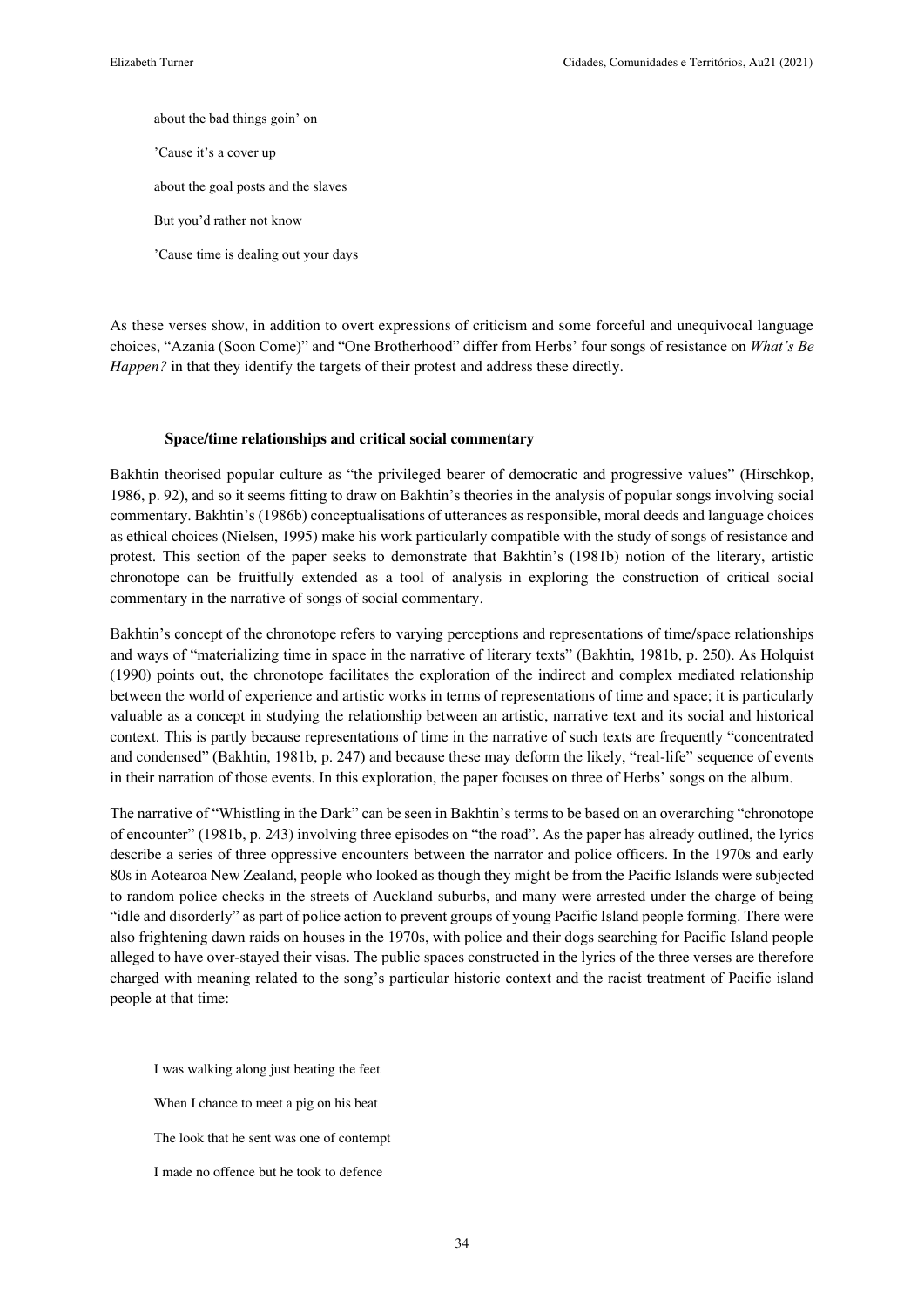Said if I did him wrong he'd move me along.

I was chasing a cloud when I saw a crowd Thought I'd check it out when I heard this shout You're obstructing the law gonna kick your ass. It was self-defence not malicious intent What I gave, gave back to stop his attack.

I was minding my own floating so free Carload of D's pulled me up for I & D (What's your name boy!) They put me in chains then asked me my name They kept me all night ignored all of my rights Said give me some names better play the game.

In Bakhtin's (1981b) analysis, the novel of the road constructs a representation of chance events in which time is characterized as of "random contingency" (p. 92). The absence of temporal indices and connectors between the verses in "One Brotherhood", which would signal a temporal relationship between the three encounters, constructs a similar sense of randomness. This suggests that such encounters with police are, in the context of this chronotope between the narrators and the audience at the time of the album's release, not in the least unusual.

Temporal relations are, however, produced through the choice of verb tenses. There is a switch from past tenses in the verses to present tense in the first two lines of the chorus:

They're whistlin' in the dark no bite all bark 'Fraid of young minds one spark all fire Warriors will rumble, blue boys will stumble They're whistlin' in the dark no bite all bark

This change suggests the narrated actions of the police (the blue boys) is a consequence of their collective fear of those they harass. The use of the future tense in the third line of the chorus suggests a more specific fear of a possible response by Pacific island "warriors". At the same time, it can be interpreted as an encouragement to those who suffer harassment, to withstand it.

Bakhtin (1981b) points out that any single work may be dominated by a particular chronotope, such as biographical time or "the road", but narratives may also include several chronotopes which interact to produce meaning. Analysis of "*What's Be Happen?*" suggests three main time/space relationships. The narrative of "*What's Be Happen?*" takes the form of an apparent present time dialogue in which one speaker is hidden, a form that Bakhtin refers to as a hidden dialogue. Through the lens of the chronotope the song constructs a lived space that is dominated by work ("just slave and slave and slave") to pay for a house, a car and hire purchase. The chorus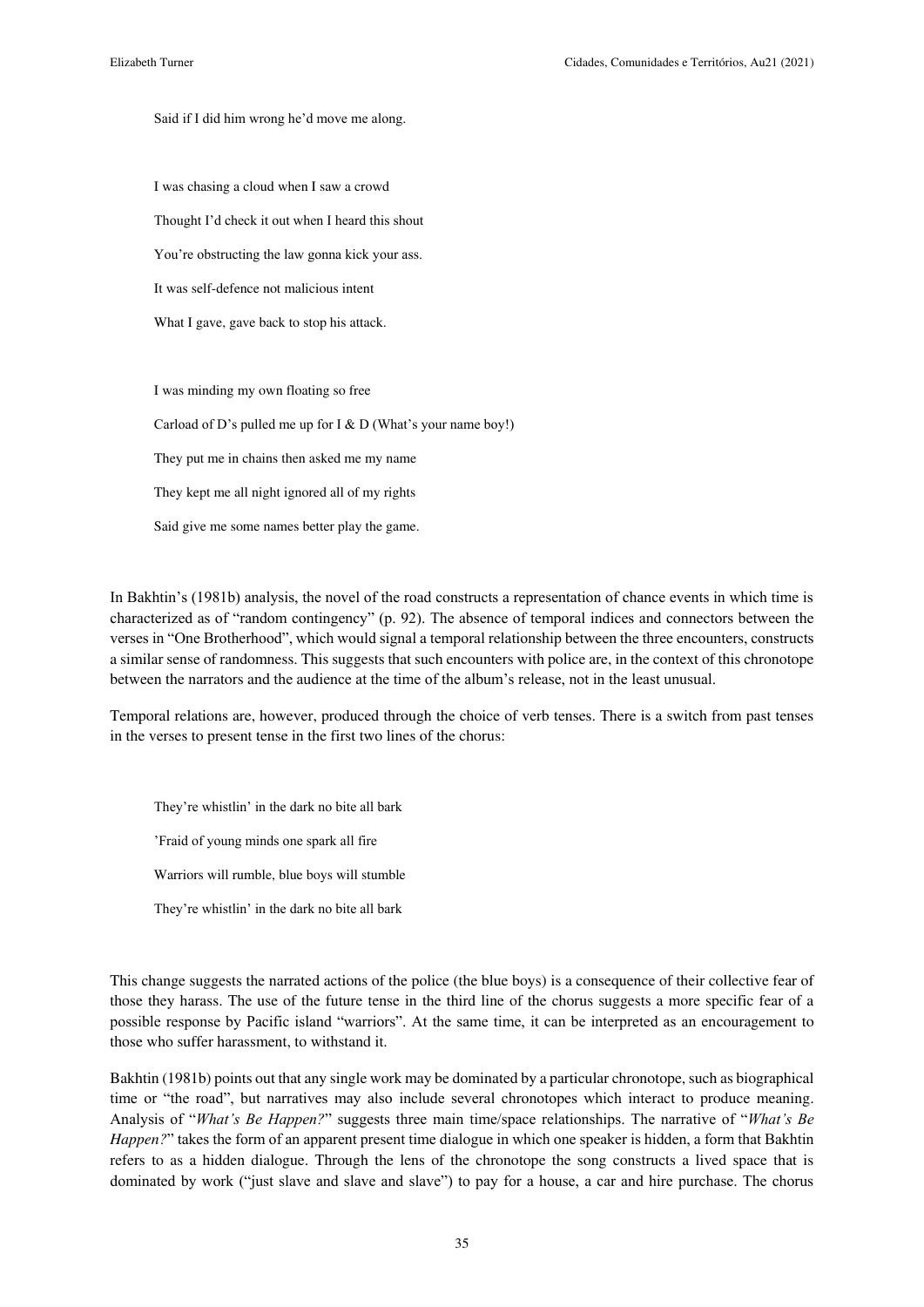suggests a sense of loss, an erosion of family ties and cultural connections to the Pacific Islands ("when the children turn away … and nothing remains"):

#### *Verse One*

Say you're alright brada, cause you've just bought a house Come in to it at eve and in the morning you leave Say you're alright brada, cause you got hire purchase No need to pay just slave and slave and slave *Chorus:*  What's be happen, when the children turn away And why for you stay when nothing remains And why for you laugh when I long for home Sing that song, (Talofalava) that Samoan song Sing that song, (Malolelei Kainga) that Tongan song Sing that song, (Kia ora) that Māori song *Verse Two*  Say you're alright brada once you catch a boat And smoke big heaps no worry no worry about sleep Say you're alright brada cause a car is handy While your island grows weak and abandoned, abandoned and forsaken, yeah *Chorus:*  Tau mai ia au poo leā le mea e tupu peā o ese tamaiti Olea le mea ete nofo ai peāfai va leai semea o totoe Olea le mea ete ai pea ou mafau – fāu i lo aiga Usu lau pese (fa soifua) Usu lau pese Samoa Usu lau pese (Ofa atu Kia moutolu Katoa) Usu lau pese Tonga Usu lau pese (Ko haere ra) Usu lau pese Maori

The call to sing that Samoan song … that Tongan song … that Māori song in the chorus, and the final chorus sung in Samoan can be understood as contributing to the construction of a form of cultural resistance. However, these also serve to ground the narrative in the physical and cultural space of the South Pacific. This effect is reinforced by aspects of the music and Herbs' performance, such as a Pacific guitar strumming style, the style of harmonisation, and the Rarotongan log drumming in the intro and outro.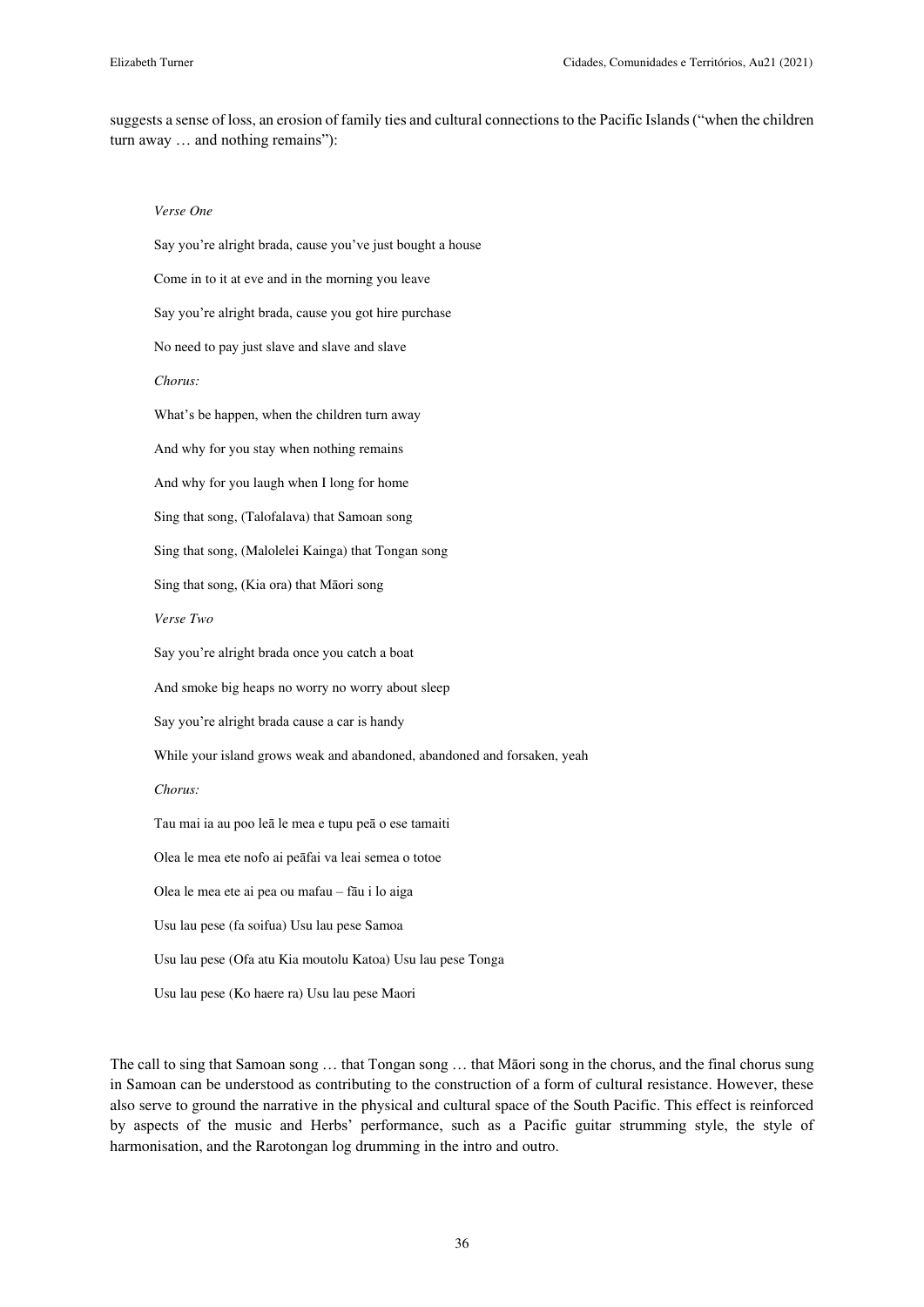A third and more specific chronotope locates the implied dialogue of the song in a cultural space shared by young people from the Pacific Islands in Auckland in the early 1980s. This is created by the choice to use a particular form of oral speech associated with Pacific Islands youth in Aotearoa New Zealand in the period, marked by expressions such as "*What's Be Happen?*", "brada" (brother) and "big heaps". In Bakhtin's categorisation of narrative style, such incorporated day-to-day oral speech, "stylized skaz" (Bakhtin, 1984, p. 187), is a form of double-voiced discourse.

The implied dialogue of the song appears initially to address a single invisible addressee. However, a closer examination of time-space relationships suggests that there is more than one implied addressee, and that these partners in the dialogue with the narrator stand for many migrants to Auckland from the Pacific Islands. There is a reversal of what would be regarded as a normal chronology of actions for such migrants to New Zealand, who arrive by sea, in the organisation of ideas in verse one ("you've just bought a house") and verse two "once you catch a boat" [from your island home]". This "deformation" of the usual lived sequence of events is reinforced by the use of the present tense, which suggests that the narrative describes an ongoing lived experience, shared by others in the past, and in the present, and one that will be repeated for other migrants in the future (see Turner, 2018).

Bakhtin's notion of the chronotope is also productive in the analysis of "One Brotherhood" (Turner, 2018). As the previous section has noted, the lyrics of the first verse refer to protests against the Springbok rugby tour of Aotearoa New Zealand by a national rugby team from apartheid South Africa, which was about to take place when the album was released. The second verse focuses on struggles to regain Māori land. With the exception of a reference to an "eleventh hour" in the chorus (see above) and a generalised reference to the passing of (limited) time in the last line of the first verse ("...time is dealing out your days"), the only marker to locate the narrative of "One Brotherhood" in time is the use of the present tense. Furthermore, there is an absence of indicators in the first verse that would locate the narrative in a particular space or place, although the space of "Aotearoa" New Zealand is broadly identified in the chorus. The omission of such details, and the choice of tense, suggest that the "I" and "me" in the direct authorial narrative of the first verse can be understood to embrace the narrator, the South African and the New Zealander who resisted and protested against apartheid, Bantu Steve Biko, Nelson Mandela, and all those who suffered, were suffering and would suffer violence "fighting" in support of this cause.

The second verse does include the names of specific places and spaces, in a series of parallel structures: "Well they're fighting for land in Raglan / And they're fighting for land in Orakei / And they're shouting in Parliament". The inclusion of these names in this song can be seen as not only engendering a clear sense of place (see Mitchell, 1996), but can also be understood as part of the construction and expression of a political position. These named places are associated with significant struggles to regain lost Māori lands, and so their inclusion serves rhetorical purposes by locating the narrative in particular places "charged with social and cultural meanings" (Ganser, Pühringer, & Rheindorf, 2006, p. 15) related to those struggles, in the spatial environment of Aotearoa New Zealand.

Even though the events identified in the second verse took place in the 1970s, the narrative uses the present tense. As a result, a sequence of events that were historically separated in past time (given that the song was written in 1981) is rhetorically "deformed" condensed and concentrated in present time by the narrative. The effect, considered through the lens of the chronotope, is to suggest that these struggles remain unfinished. By means of juxtaposition and tense use they are dialogically connected in this song to the narrative of protest, batons, the shifting goalposts in the first verse. In this way the representation of time and place links specific campaigns to regain Māori land with anti-apartheid protests against the Springbok tour as concurrent and connected struggles.

## **Conclusion**

Just as the creative construction of resistance and protest in popular music is an ongoing and evolving project, so too is the study of those concepts and the ways in which such meanings are produced. It is hoped that this paper makes a useful contribution to that work. Herbs' ground-breaking and highly political Pacific reggae album, the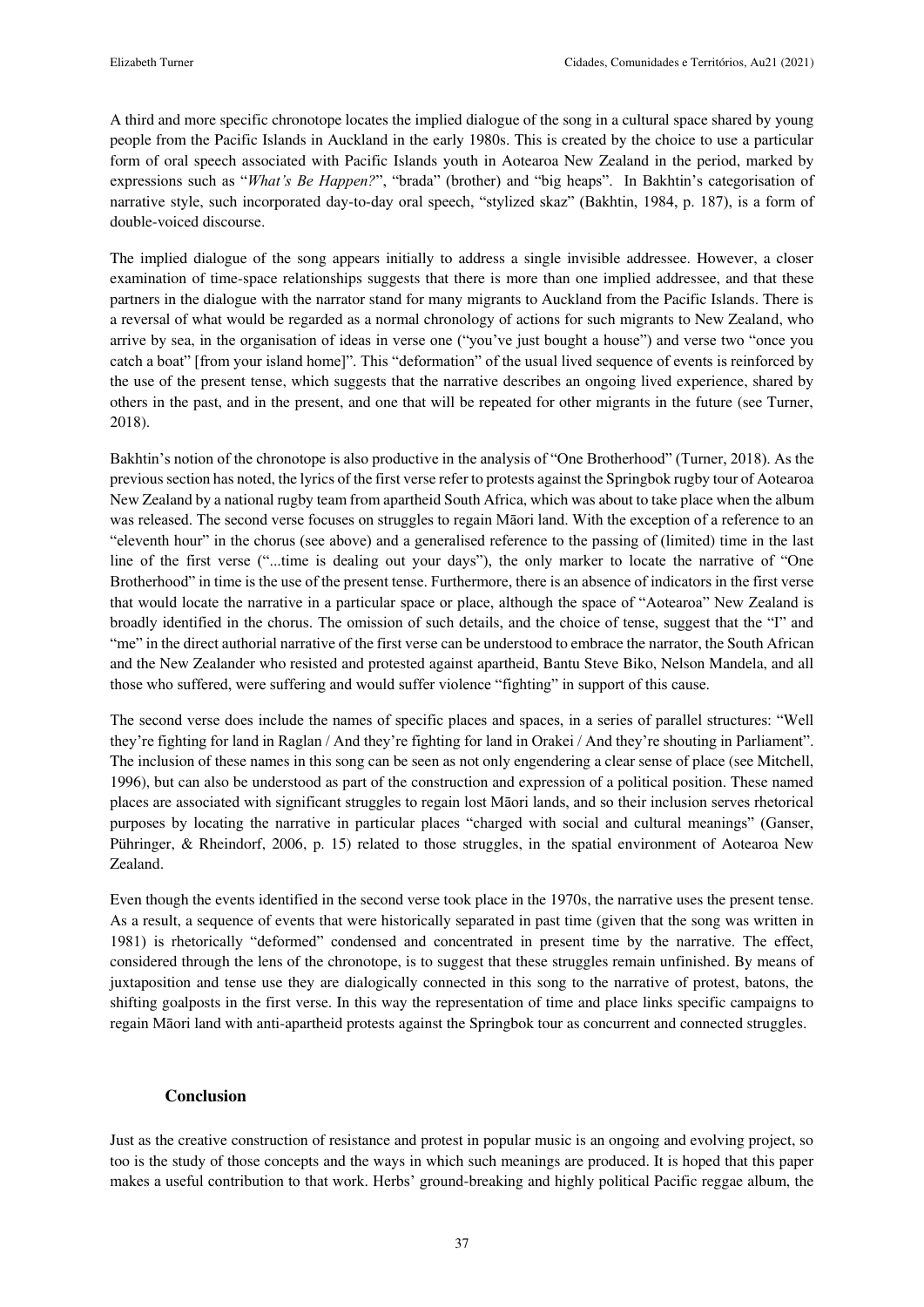first in Aotearoa New Zealand, is a fitting focus for an analysis that includes the choice of musical genre and the content and construction of song lyrics that in relation to their social, cultural and political context produce resistance and protest. The interpretation of aspects of the multi-faceted construction of critical social commentary in *What's Be Happen?* has included comment on the music itself as well as the ways in which songs incorporate the language and words of others in double-voiced discourse (Bakhtin, 1984). These incorporations take a number of forms: direct reported speech, which has the effect of objectifying and distancing the words of others (Bakhtin, 1984); the choice of the name Azania instead of the English-language name South Africa; juxtaposition that creates a dialogic relationship between the name Azania and a Jamaican Patois expression in the song title "Azania (Soon Come)"; and the incorporation of "stylized skaz" (Bakhtin, 1984, p. 187), the day-to-day oral speech of Pacific Island youth in the early 1980s, to narrate the common experiences of young people on the streets of Auckland.

The dominant theme is resistance, with opposition and criticism generally expressed indirectly or by naming and thus documenting specific people and places involved in struggles against injustice. However, the analysis has also identified two of Herbs' songs as protest songs. "Azania (Soon Come)" and "One Brotherhood" differ from other Herbs' songs considered here in that both address the target of their opposition directly. The former clearly identifies the target of protest ("Pretoria we see through all your lies"), while the latter does so more indirectly ("So you knock me down … Time is dealing out your days").

Finally, the paper has illustrated how the notion of the chronotope (Bakhtin, 1981b) as a way of theorising perceptions and representations of time and space in the narratives of literary works, prompts a focus on representations of such relationships in the narratives of songs. In doing so, it prompts a focus on the meanings that these relationships suggest which might otherwise remain unnoticed. Through the lens of the chronotope, the paper has noted the ways in which meanings are generated by the absence of indicators of time and of space and place; by tense choices and changes in tense; and by the use of names as well as aspects of language and performance that ground the narrative in a particular geographic and cultural space. In "One Brotherhood", for example, present tense narratives of events that took place at different times are juxtaposed, and in this "deformation" of the lived experience of those events and the naming of significant places a connection is created between the racist apartheid regime in South Africa and the historic and more recent confiscation of Māori land in Aotearoa New Zealand.

## **Discography**

Cleveland, A., Benson, R., & Gaye, M. (1971), What's going on (Recorded by Marvin Gaye), on *What's going on* (Vinyl record), Detroit: Tamla Records.

Fonoti, T. (1981a), Whistling in the dark (Recorded by Herbs), on *What's Be Happen?* (Vinyl record). Auckland: Warrior Records/WEA.

Fonoti, T. (1981c), Dragons and demons (Recorded by Herbs), on *What's Be Happen?* (Vinyl record). Auckland: Warrior Records.

Fonoti, T. (1981d). *What's Be Happen?* (Recorded by Herbs), on *What's Be Happen?* (Vinyl record). Auckland: Warrior Records/WEA.

France, R. (1981). Azania (Soon Come) (Recorded by Herbs), on *What's Be Happen?* (Vinyl record album). Auckland: Warrior Records.

Herbs (1981). *What's Be Happen?* (Vinyl record). Auckland: Warrior Records. <https://itunes.apple.com/nz/album/whats-be-happen-remastered-ep/id559037744>

Herbs (1983) *Light of the Pacific* (Vinyl record). Auckland: Warrior Records.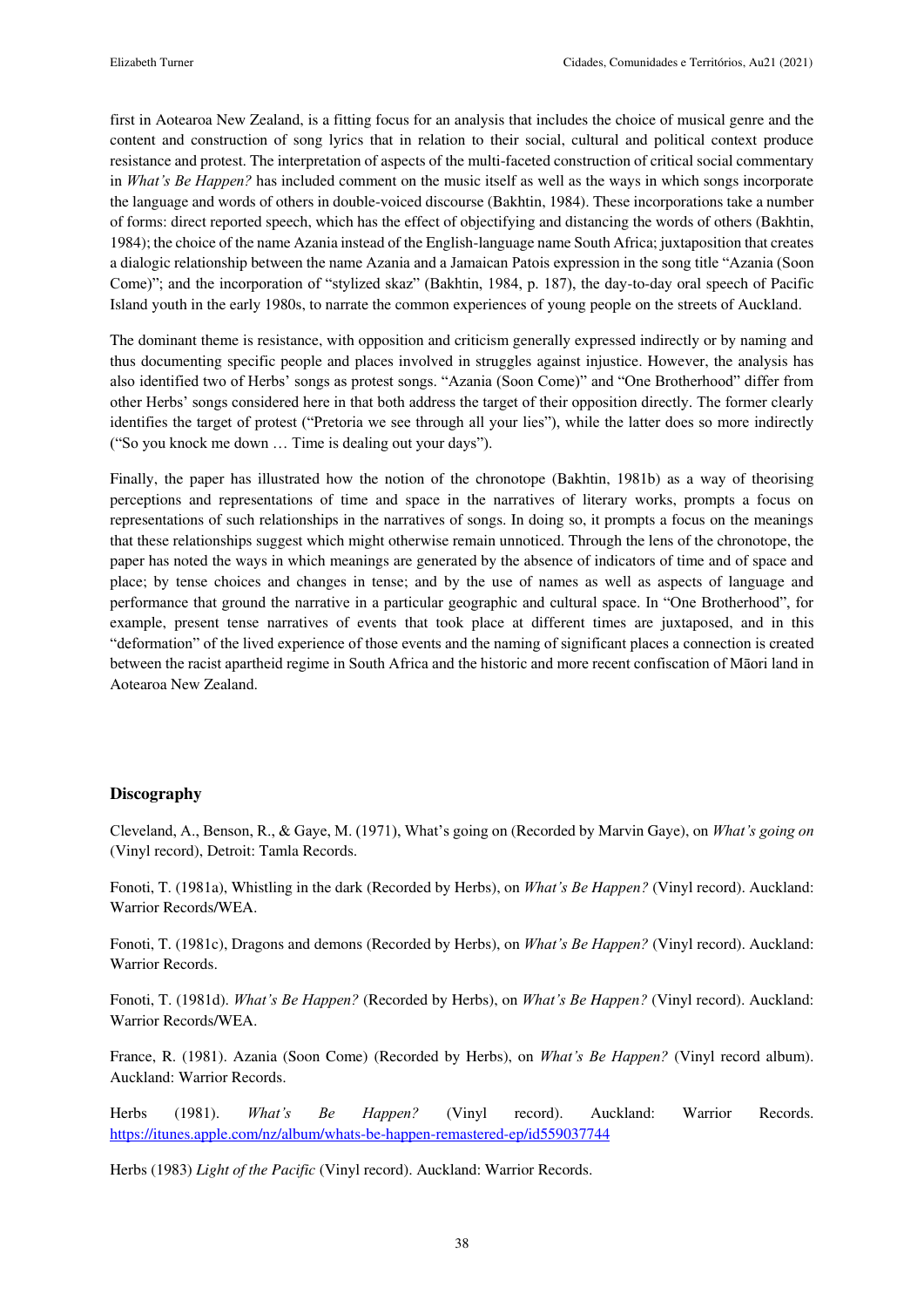Ledbetter (Lead Belly), H. W. (1939), The Bourgeois Blues, on *Negro Sinful Songs* (Record Album). Musicraft.

Walker, W. (1931). *South Carolina rag - take 2* (Shellac, 10" Record). Columbia.

## **References**

Alvarez, L. (2008). Reggae rhythms in dignity's diaspora: Globalization, indigenous identity, and the circulation of cultural struggle, *Popular Music and Society, 31*(5), 575–597.

Bakhtin, M. (1981). Discourse in the novel (C. Emerson & M. Holquist, Trans.). In M. Holquist (Ed.), *The dialogical imagination: Four essays by M.M. Bakhtin* (pp. 259–422). Austin, TX: University of Texas Press.

Bakhtin, M. (1981b). Forms of time and of the chronotope in the novel (C. Emerson & M. Holquist, Trans.). In M. Holquist (Ed.), *The dialogical imagination: Four essays by M.M. Bakhtin* (pp. 84–258). Austin TX: University of Texas Press.

Bakhtin, M. (1984). *Problems of Dostoevsky's poetics* (C. Emerson, Trans.). Manchester, England: Manchester University Press.

Bakhtin, M. (1986b). The Bildungsroman and its significance in the history of realism (Toward a historical typology of the novel) (V. W. McGee, Trans.). In C. Emerson & M. Holquist (Eds.), *Speech genres and other late essays* (pp. 10–59). Austin, TX: University of Texas Press.

Bakhtin, M. (1986c). The problem of speech genres (V. W. McGee, Trans.). In C. Emerson & M. Holquist (Eds.), *Speech genres and other late essays* (pp. 60–102). Austin, TX: University of Texas Press.

Belich, J. (2001). *Paradise reforged*. Auckland, New Zealand: Penguin.

Brown, N., & Stentiford, B. M., (Eds.). (2008). Introduction, *The Jim Crow encyclopedia: Greenwood milestones in African American history*. Westport, CT: Greenwood Publishing Group.

Cleveland, A., Benson, R., & Gaye, M. (1971). What's going on (Recorded by Marvin Gaye. On *What's going on* (Vinyl record). Detroit, MI: Tamla Records.

Damodaran, S. (2016). Protest and Music. In *Oxford Research Encyclopedia of Politics* (p. 16): Oxford University Press.<https://doi.org/10.1093/acrefore/9780190228637.013.81>

Dillane, A., Power, J., Devereux, E., & Haynes, A. (2018). *Songs of Social Protest: International Perspectives*. London, England: Rowman & Littlefield International.

Ganser, A., Pühringer, J., & Rheindorf, M. (2006). Bakhtin's chronotope on the road: Space, time, and place in road movies since the 1970s, *Linguistics and Literature, 4*(1), 1–17.

Gray, T.-L. (2013). Eco-protest Music and the US Environmental Movement. In E. Rojas & L. Michie (Eds.), *Sounds of Resistance: The Role of Music in Multicultural Activism* (Volume 1). Westport, CT: Praeger.

Guerra, P. (2020). 'Weapon': The Portuguese identity in times of crises, *Young, 28*(1), 14–31. <https://doi.org/10.1177/1103308819829603>

Harlow, B. (1987). *Resistance literature*. New York, NY: Methuen.

Hilton, J. (1993). Peoples of Azania, *Electronic Antiquity: Communicating the Classics, 1*(5). <http://scholar.lib.vt.edu/ejournals/ElAnt/V1N5/hilton.html>

Hirschkop, K. (1986). Bakhtin, discourse and democracy, *New Left Review, 1*(160), 92–113.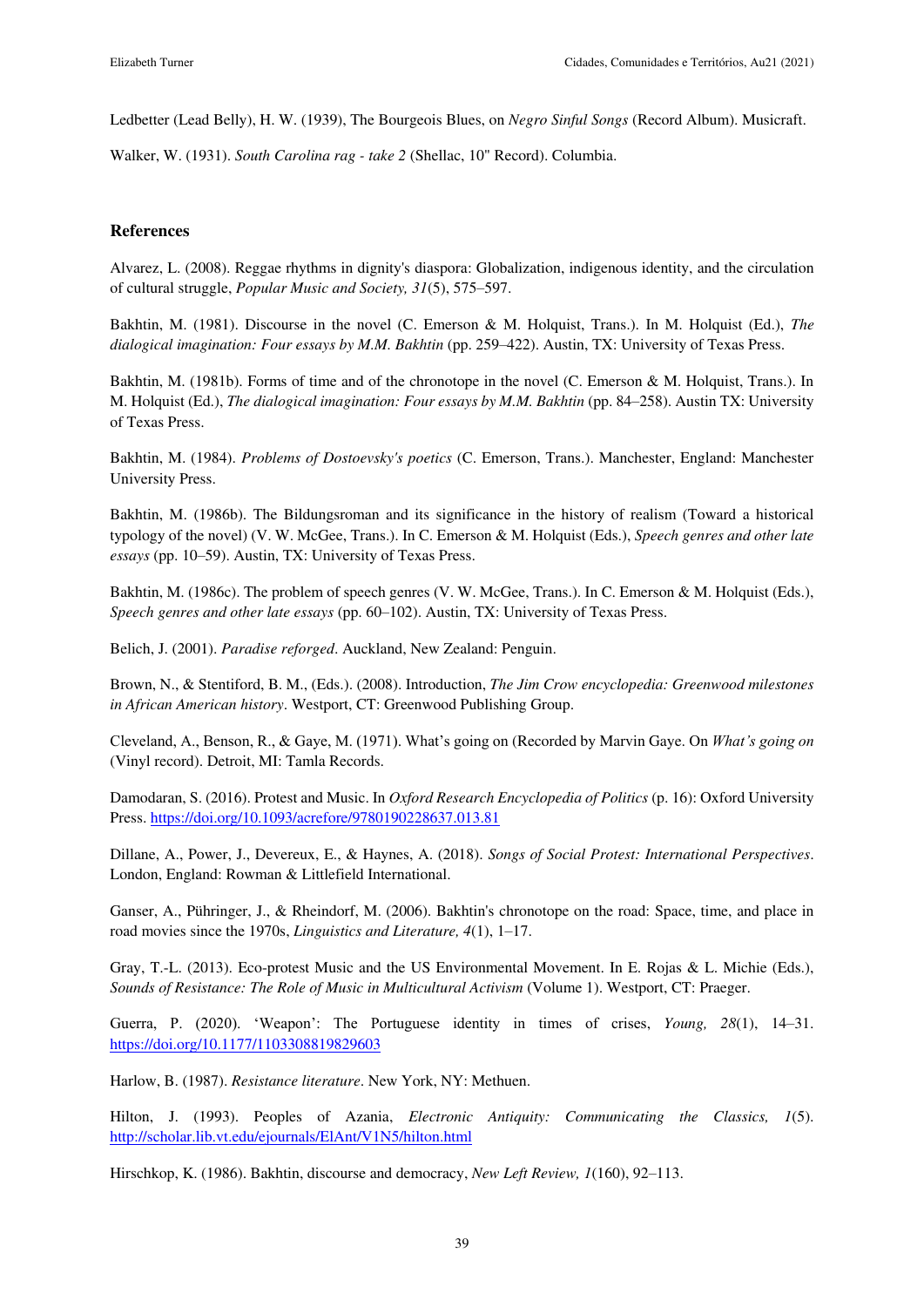Hirschkop, K. (2003). Dialogics. In *Continuum encyclopedia of popular music of the world: Media, industry and society* (pp. 65–66). London, England: Continuum.

Hodges, H. (2008). *Soon come: Jamaican spirituality, Jamaican poetics*. Charlottesville, VA: University of Virginia Press.

Holquist, M. (Ed.). (1981). *The Dialogical Imagination: Four essays by M.M. Bakhtin* (C. Emerson & M. Holquist, Trans.). Austin, TX: University of Texas Press.

Holquist, M. (1990). *Dialogism: Bakhtin and his world*. London, England: Routledge.

Hubbard, A. (2010, August 29). For a good cause, *Sunday Star Times*, p. C4.

Independent Music New Zealand. (2015). Newsletter to April 16: A great night with Delaney Davidson, Lorde, Jakob, Herbs and Don McGlashan, *IMNZ Newsletter*. [http://www.indies.co.nz/imnz/imnz-news-to-april-16-a](http://www.indies.co.nz/imnz/imnz-news-to-april-16-a-great-night-with-delaney-davidson-lorde-herbs-don-mcglashan-and-more/)[great-night-with-delaney-davidson-lorde-herbs-don-mcglashan-and-more/](http://www.indies.co.nz/imnz/imnz-news-to-april-16-a-great-night-with-delaney-davidson-lorde-herbs-don-mcglashan-and-more/) 

King, M. (2003). *The Penguin history of New Zealand*. Auckland, New Zealand: Penguin.

Laing, D. (2003). Resistance and protest. In *Continuum encyclopedia of popular music of the world: Media, industry and society* (Vol. 1, p. 345). London, England: Continuum.

Lipsitz, G. (1994). *Dangerous crossroads: Popular music, postmodernism, and the poetics of place*. London, England and New York, NY: Verso.

Lynskey, D. (2011). *33 Revolutions per minute: A history of protest songs, from Billie Holiday to Green Day*, London, England: Faber and Faber

Mita, M. (1983). *Patu!* (Documentary film). New Zealand: Awatea Films. [http://www.nzonscreen.com/title/patu-](http://www.nzonscreen.com/title/patu-1983)[1983](http://www.nzonscreen.com/title/patu-1983) 

Mitchell, T. (1996). *Popular music and local identity: Rock, pop and rap in Europe and Oceania*. London, England: Leicester University Press.

Nielsen, G. (1995). Bakhtin and Habermas: Toward a transcultural ethics, *Theory and Society, 24*(6), 803–835.

Reid, G. (2012). Herbs, New Zealand's politicised reggae revolution: Hard tings an' times, *Elsewhere*. [http://www.elsewhere.co.nz/absoluteelsewhere/2753/herbs-new-zealands-politicised-reggae-revolution-hard](http://www.elsewhere.co.nz/absoluteelsewhere/2753/herbs-new-zealands-politicised-reggae-revolution-hard-tings-an-times/)[tings-an-times/](http://www.elsewhere.co.nz/absoluteelsewhere/2753/herbs-new-zealands-politicised-reggae-revolution-hard-tings-an-times/) 

Robinson, S. (2011). *The Documentary: What's going on - Music that defined a decade* (Radio broadcast). London, England: British Broadcasting Corporation World Service.<http://www.bbc.co.uk/programmes/p00gnxvs>

Spener, D. (2016). *We shall not Be moved/No nos moverán: Biography of a song of struggle*. Philadelphia, PA: Temple University Press.

Springer, R. (2001). Text, context and subtext in the blues. In R. Springer (Ed.), *The lyrics of African-American music: Proceedings of Metz 2000* (pp. 1–16). Bern: Centre d'Etudes de la Traduction de L'Universite de Metz.

Street, J. (2012). *Music and Politics*. Cambridge, UK: Polity Press.

Toms, P. (1981). One brotherhood (Recorded by Herbs). On *What's Be Happen?* (Vinyl record album). Auckland, New Zealand: Warrior Records.

Turner, E. (2012). *What's Be Happen?* The discourse of reggae lyrics thirty years on. *Sites: A journal of social anthropology and cultural studies, 9*(2), 23–38.<https://dx.doi.org/10.11157/sites-vol9iss2id184>